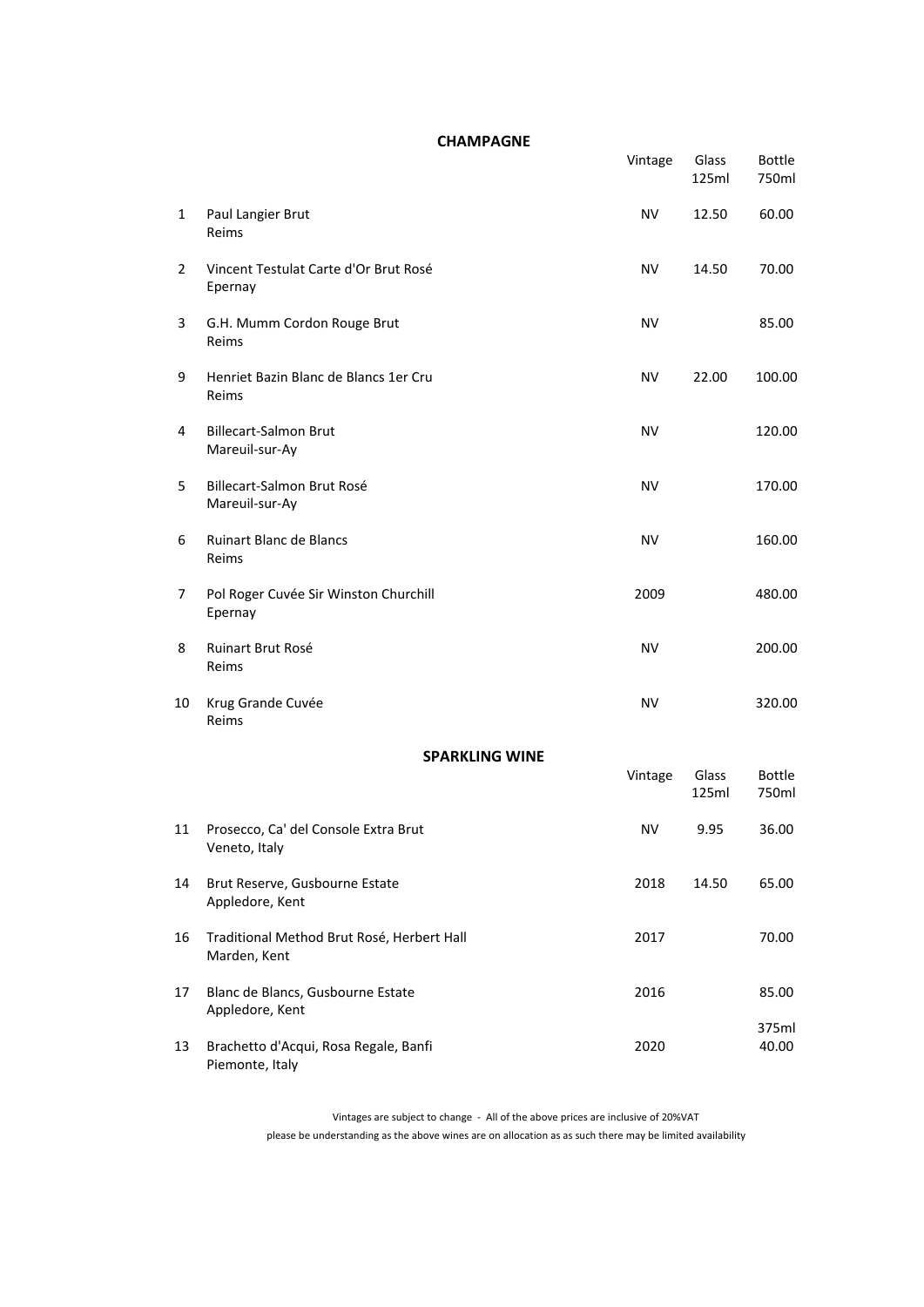## **WHITE WINES BY THE GLASS**

|                                                                                                                                                                                                                                        | Vintage | Glass<br>175ml |
|----------------------------------------------------------------------------------------------------------------------------------------------------------------------------------------------------------------------------------------|---------|----------------|
| Harmonie de Gascogne Blanc, Cotes de Gascogne<br><b>Domaine de Pellehaut</b><br>bright floral, apple and citrus fruity aromas. The palate is generous, intense<br>and precise                                                          | 2018    | 7.00           |
| La Petite Perrière Sauvignon Blanc<br>Domaine de la Perriere<br>A classic Loire Valley Sauvignon Blanc with flavours of tropical fruit, citrus<br>and an elegant mineral texture                                                       | 2021    | 8.95           |
| Albariño, Rias Baixas, Galicia DO<br>Alba Vega<br>fresh ripe pear, baked apple and saline zest, textured with pronounced fruit<br>flavours, well balanced                                                                              | 2020    | 9.50           |
| <b>Grande Passolo Chardonnay, Piemonte</b><br>Angelo Rocca & Figli<br>crystal straw yellow colour, exotic fruits with notes of white flowers, fresh<br>melon flavours with long softening finish                                       | 2017    | 10.00          |
| Pinot Blanc & Pinot Gris Reserve, Purleigh, Essex<br><b>New Hall Vineyards</b><br>Youthful mix of spice, minerals and stone fruits, on the palate there is an<br>abundant richness to pure, intense fruit and the finely tuned acidity | 2019    | 11.00          |
| Lois Gruner Veltliner, Kamptal, Austria<br><b>Weingut Fred Loimer</b><br>fresh green apple and spicy notes, medium bodied and juicy, herbal nuances,<br>lingering pepperiness                                                          | 2021    | 12.50          |
| Gewurztraminer, Orchidées Sauvages, Alsace<br>René Muré<br>characteristic exotic aromas, rose petals, honeysuckle and lychee, fresh and<br>light fruit with hint of spice and gingerbread                                              | 2019    | 11.00          |
| Roussanne - Marsanne Gran Reserva, Colchagua Valley, Chile<br><b>Alto Los Romeros</b><br>aromas of orange peel, honey and hazelnuts and freshness from the<br>Roussanne, richness and vanilla and apricot from the Marsanne            | 2020    | 9.50           |

We are extremely happy to be able to offer a selection of the finest wines on our list by the glass, this is possible as a result of a revolutionary invention which enables us to 'access' the wine without breaking the cork seal, thereby enabling the wine to maintain it's integrity within the bottle.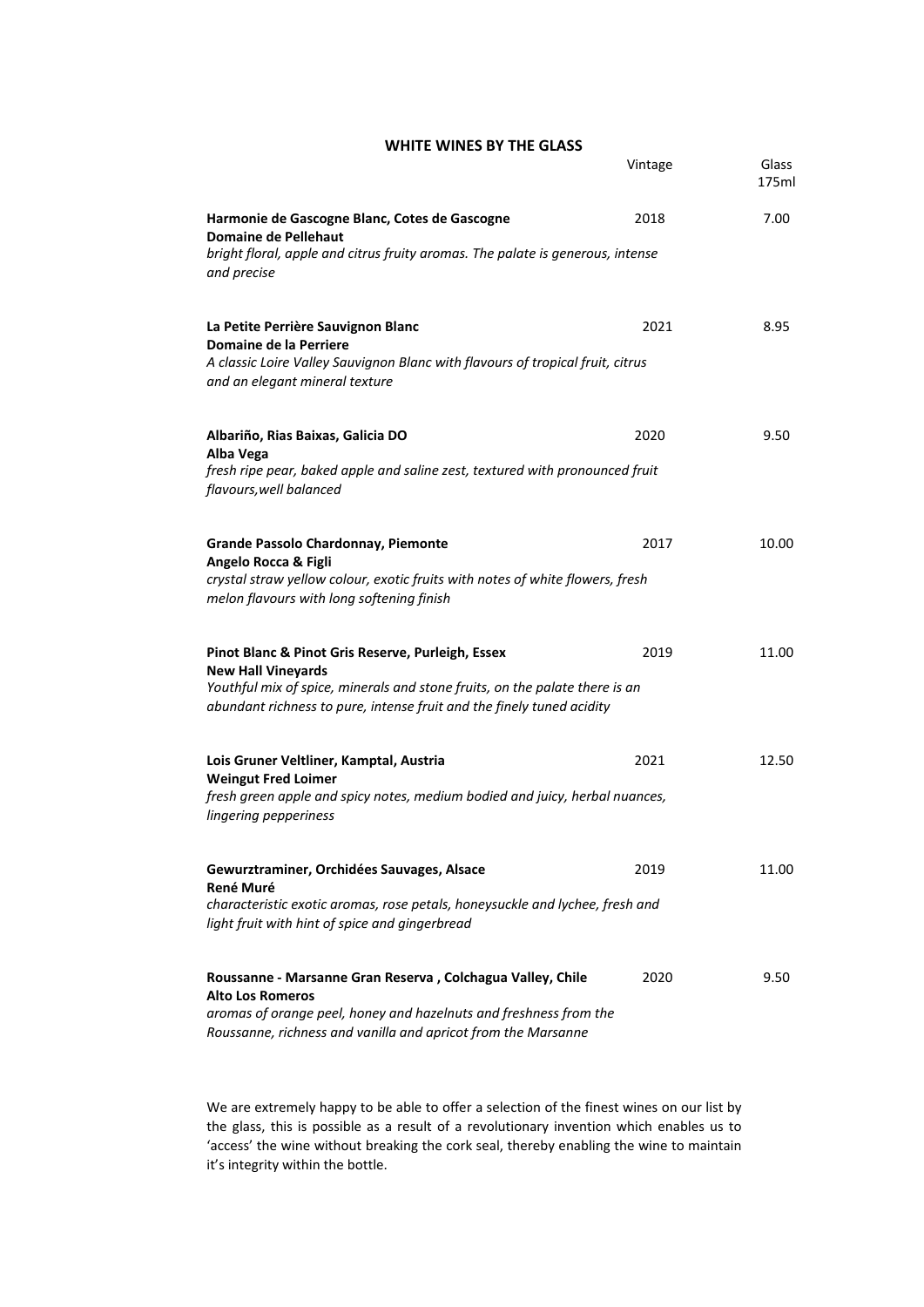#### **RED WINES BY THE GLASS**

|                                                                                                                                                                                                                            | Vintage | Glass<br>175ml |
|----------------------------------------------------------------------------------------------------------------------------------------------------------------------------------------------------------------------------|---------|----------------|
| Harmonie de Gascogne Rouge, Cotes de Gascogne<br>Domaine de Pellehaut<br>soft and layered, rich, fruity aromas of strawberry and cassis, hawthorn<br>blossom and spices, the palate is light with silky tannins            | 2019    | 6.00           |
| Shiraz/Viognier, McLaren Vale, South Australia<br>Willunga 100<br>bold with dark plum, liquorice and spice while the touch of Viognier brings a<br>vibrant and fragrant lift to the nose. Fine tannins give a savoury edge | 2020    | 10.50          |
| Primitivo, Puglia<br><b>Doppio Passo</b><br>deep ruby red with a rich, fruity nose, full-bodied organic red with a dense<br>nose full of black fruits such as blackberries and sour cherries                               | 2019    | 8.75           |
| Reserve du Couvent, Bekaa Valley, Lebanon<br>Chateau Ksara<br>peppery, smoky and robust blend of syrah and cabernet, aromas of cloves,<br>vanilla and mulberry, on the palate blueberry with supple tannins                | 2018    | 11.50          |
| Ugalde Reserva, Haro, Rioja<br><b>Bodegas Ugalde</b><br>delicate red fruit accompanied by smoky nuances and hints of vanilla. On the<br>palate, the wine is velvety and round, with smooth tannins                         | 2016    | 11.00          |
| Chinon<br><b>Château Coudray-Montpensier</b><br>earthy and medium bodied, refreshing with bright acidity and subtle, round<br>tannins, with blackcurrant and spice on the finish                                           | 2019    | 10.00          |
| Cabernet Sauvignon Reserve, Stellenbosch<br>Vergelegen<br>complex, showing blackcurrants, spice, ripe plums and attractive wood<br>aromas and flavours. It is full and rich with prominent tannins                         | 2016    | 12.00          |
| Pinot Noir, Willamette Valley, Oregon, USA<br><b>Joel Gott</b><br>aromas of black cap raspberries, cranberries and pomegranate with notes of<br>cedar, bright red fruit flavors and acidity lead to soft, velvety tannins  | 2018    | 14.00          |

We are extremely happy to be able to offer a selection of the finest wines on our list by the glass, this is possible as a result of a revolutionary invention which enables us to 'access' the wine without breaking the cork seal, thereby enabling the wine to maintain it's integrity within the bottle.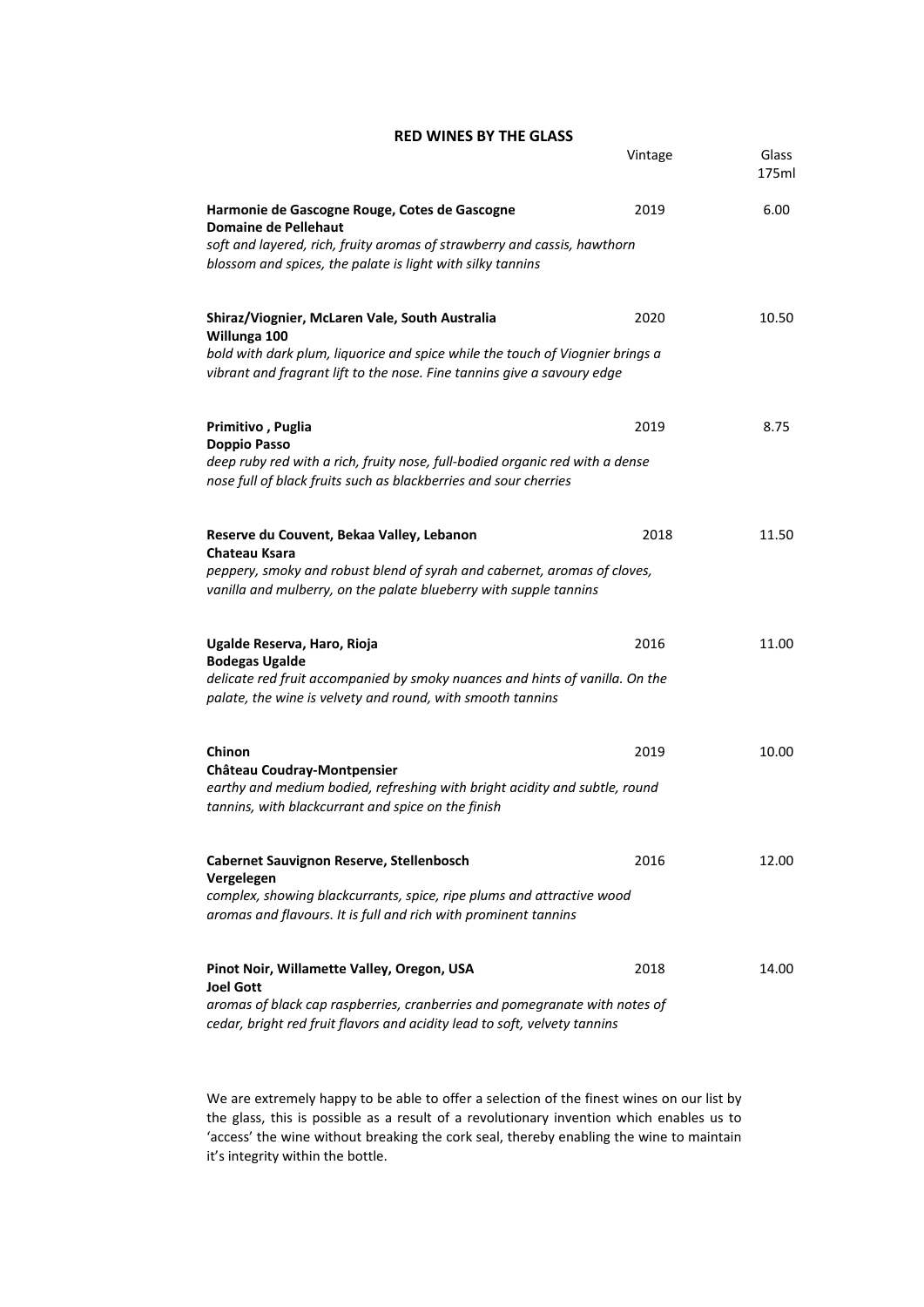|     |                                                                              | Vintage | Glass<br>175ml | <b>Bottle</b><br>750ml |
|-----|------------------------------------------------------------------------------|---------|----------------|------------------------|
|     | <b>BURGUNDY</b>                                                              |         |                |                        |
| 101 | Mâcon-Villages<br>Domaine Perraud                                            | 2021    |                | 42.50                  |
| 102 | Saint Veran<br>Domaine Jean-Francoise Gonon                                  | 2020    |                | 55.00                  |
| 104 | Chablis 1er Cru les Hauts de Milly, Cote de Lechet<br>Domaine Bernard Defaix | 2019    |                | 78.50                  |
| 105 | Chablis Grand Cru les Clos<br>Domaine Jean Michel Brochard                   | 2016    |                | 110.00                 |
| 106 | Saint-Aubin 1er Cru en Remilly<br>Domaine Vincent Girardin                   | 2018    |                | 125.00                 |
| 107 | Chassagne-Montrachet Vieilles Vignes<br>Domaine Bachey-Legros                | 2017    |                | 140.00                 |
| 108 | Meursault Les Grands Charrons<br>Domaine Michel Bouzereau                    | 2019    |                | 150.00                 |
| 109 | Corton-Charlemagne Grand Cru<br>Domaine Chevalier Pere & Fils                | 2019    |                | 250.00                 |
| 110 | Puligny-Montrachet<br><b>Etienne Sauzet</b>                                  | 2019    |                | 175.00                 |
|     | <b>LOIRE VALLEY</b>                                                          |         |                |                        |
| 112 | La Petite Perrière Sauvignon Blanc<br>Domaine de la Perriere                 | 2021    | 8.95           | 38.00                  |
| 113 | Menetou-Salon, Cotes de Morogues<br>Domaine Fournier                         | 2020    |                | 55.00                  |
| 114 | Sancerre, la Croix du Roy<br>Lucien Crochet                                  | 2019    |                | 60.00                  |
| 115 | Pouilly-Fume<br>Domaine des Fines Caillottes                                 | 2020    |                | 72.00                  |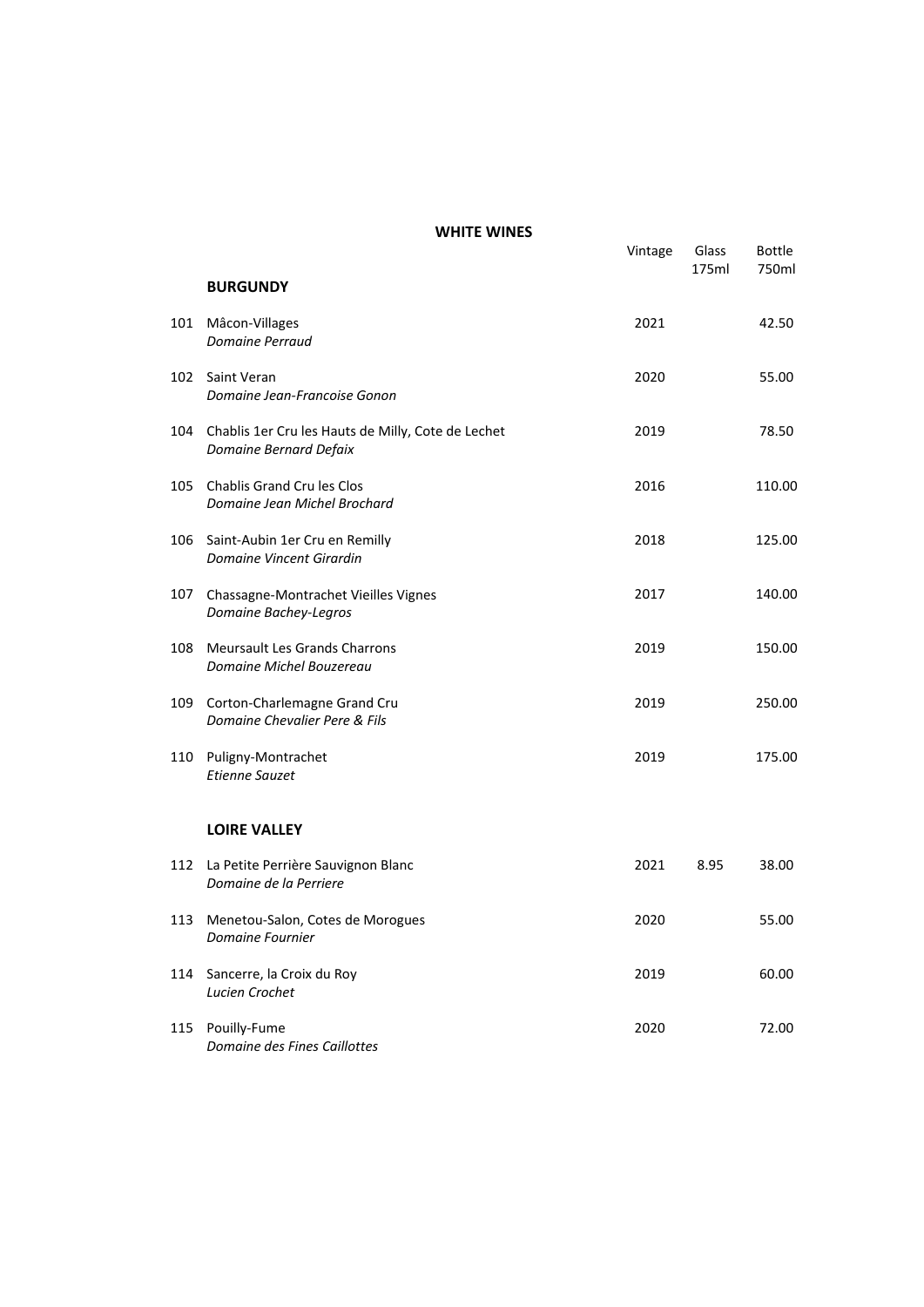|     | <b>RHONE</b>                                                               | Vintage | Glass<br>175ml | <b>Bottle</b><br>750ml |
|-----|----------------------------------------------------------------------------|---------|----------------|------------------------|
| 119 | Vox Domini, Ventoux Blanc<br><b>Via Caritatis</b>                          | 2020    |                | 46.50                  |
| 120 | Cotes-du-Rhone Reserve Blanc<br><b>Famille Perrin</b>                      | 2020    |                | 39.00                  |
| 121 | Chateauneuf-du-Pape Blanc<br>Chateau Beauchene                             | 2019    |                | 85.00                  |
| 122 | Condrieu, Les Mandouls<br><b>Maison Ferraton Pere &amp; Fils</b>           | 2018    |                | 100.00                 |
|     | <b>BORDEAUX &amp; SOUTHERN FRANCE</b>                                      |         |                |                        |
| 124 | Chateau Bel Air Perponcher Blanc, Entre-deux-Mers<br>Vignobles Despagne    | 2017    |                | 48.00                  |
| 125 | Le Pal Grenache Gris, VdP de l'Hérault<br><b>Boulevard Napoléon</b>        | 2016    |                | 72.00                  |
| 126 | Harmonie de Gascogne Blanc, Cotes de Gascogne<br>Domaine de Pellehaut      | 2018    | 7.00           | 28.00                  |
| 127 | Picpoul de Pinet, Languedoc<br>Luvignac                                    | 2021    |                | 35.00                  |
| 128 | Viognier, Cotes de Thongue<br><b>Olivier Coste</b>                         | 2020    |                | 40.00                  |
|     | <b>ALSACE &amp; GERMANY</b>                                                |         |                |                        |
| 130 | Gewurztraminer, Orchidées Sauvages, Alsace<br>René Muré                    | 2019    | 11.00          | 44.00                  |
| 131 | Pinot Blanc, Princes Abbes, Alsace<br>Domaine Schlumberger                 | 2017    |                | 48.00                  |
| 133 | Riesling Grand Cru, Rosacker, Alsace<br>Cave de Hunawihr                   | 2017    |                | 59.00                  |
| 134 | Riesling Kabinett, Schutzenhaus, Rhinegau<br><b>Weingut Balthasar Ress</b> | 2018    |                | 65.00                  |
| 135 | Riesling Trocken, Nackenheim, Rheinhessen<br>Weingut Gunderloch            | 2019    |                | 50.00                  |
| 136 | Riesling Spätlese, Wehlener Sonnenuhr, Mosel<br>Joh. Jos. Prum             | 2010    |                | 85.00                  |
| 137 | Riesling Auslese, Maxim Grunhauser Abtsberg, Mosel<br>Carl von Schhubert   | 2019    |                | 130.00                 |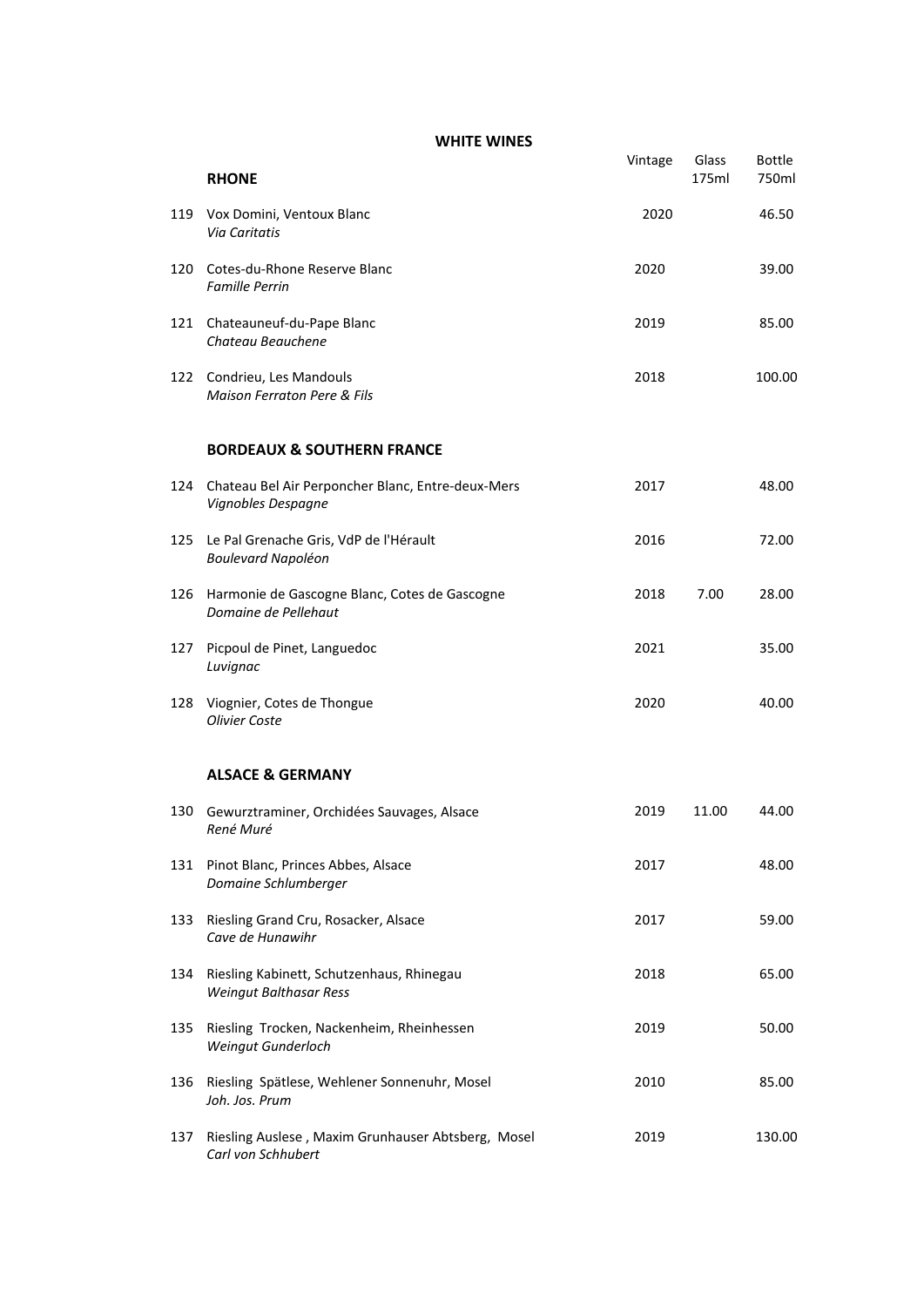|     | <b>ITALY</b>                                                            | Vintage | Glass<br>175ml | <b>Bottle</b><br>750ml |
|-----|-------------------------------------------------------------------------|---------|----------------|------------------------|
| 138 | Grande Passolo Chardonnay, Piemonte<br>Angelo Rocca & Figli             | 2017    | 10.00          | 42.00                  |
| 139 | Regaleali Bianco, Sicilia<br>Tasca d'Almerita                           | 2021    |                | 32.00                  |
| 140 | Gavi di Gavi, Piemonte<br><b>Broglia</b>                                | 2020    |                | 47.00                  |
| 141 | Villa Matilde, Greco di Tufo DOCG, Campania<br><b>Tenute Altavilla</b>  | 2020    |                | 51.00                  |
| 142 | Pinner, Bricco Boschis, Piemonte<br>Cavallotto Fratelli                 | 2019    |                | 78.00                  |
| 143 | Petracine Riesling, Langhe<br>G.D. Vajra                                | 2020    |                | 94.00                  |
| 144 | Ca'Marcanda Vistamare, Toscana<br>Gaja                                  | 2020    |                | 100.00                 |
|     | <b>SPAIN</b>                                                            |         |                |                        |
| 145 | Albariño, Rias Baixas, Galicia DO<br>Alba Vega                          | 2020    | 9.50           | 38.00                  |
| 146 | Txacoli de Getaria, Flysch, Basque Country<br><b>Bodega Agerre</b>      | 2020    |                | 44.00                  |
| 147 | Capellania Blanco Reserva, Rioja<br>Marques de Murrieta                 | 2016    |                | 110.00                 |
| 148 | Priorat Blanco, Cataluña<br>Mas La Mola                                 | 2019    |                | 75.00                  |
| 149 | Garnacha Blanca, La Miranda de Secastilla, Somontano<br>Vinas del Vero  | 2019    |                | 42.50                  |
|     | <b>ENGLAND</b>                                                          |         |                |                        |
| 150 | Ortega, Biddenden, Kent<br><b>Biddenden Vineyards</b>                   | 2020    |                | 33.00                  |
| 151 | Bacchus, Horam, East Sussex<br>Hidden Springs Vineyard                  | 2018    |                | 48.00                  |
| 152 | Pinot Blanc & Pinot Gris Reserve, Purleigh, Essex<br>New Hall Vineyards | 2019    | 11.00          | 44.00                  |
|     | <b>REST OF EUROPE</b>                                                   |         |                |                        |
| 154 | Alba Malvazija Istarska, Istria, Croatia<br>Matošević                   | 2020    |                | 42.50                  |
| 155 | Pinot Bianco, Goriška Brda, Slovenia<br>Quercus                         | 2020    |                | 31.00                  |
| 156 | Furmint Mandolas, Tokaji, Hungary<br><b>Oremus</b>                      | 2019    |                | 56.00                  |
| 157 | Lois Gruner Veltliner, Kamptal, Austria<br>Weingut Fred Loimer          | 2021    | 12.50          | 50.00                  |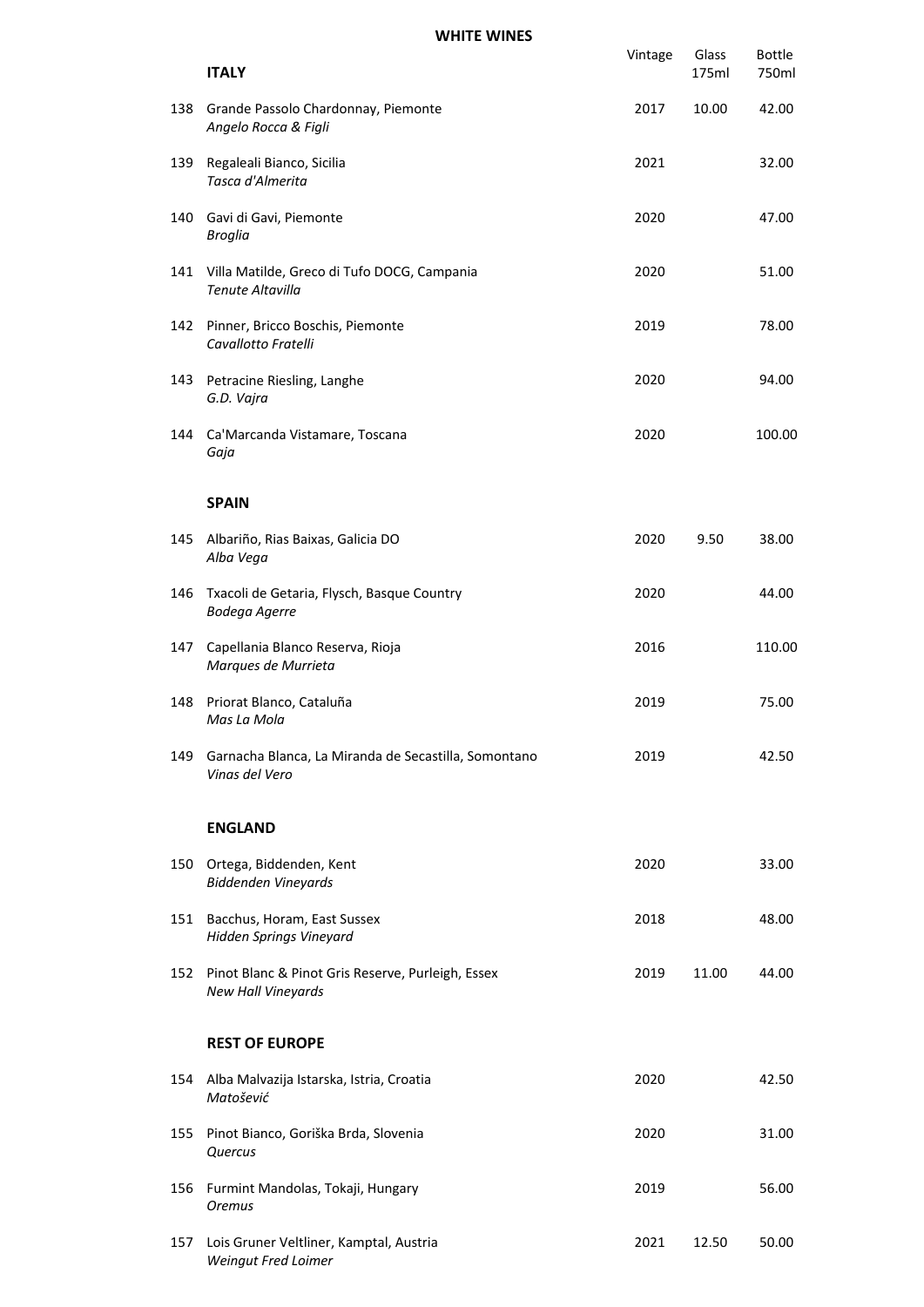|     | <b>NEW ZEALAND &amp; AUSTRALIA</b>                                                        | Vintage | Glass<br>175ml | <b>Bottle</b><br>750ml |
|-----|-------------------------------------------------------------------------------------------|---------|----------------|------------------------|
| 160 | First Fleet Chardonnay, Barossa, South Australia<br><b>Blaxland Wines</b>                 | 2020    |                | 28.00                  |
| 161 | Sauvignon Blanc, Marlbrough, New Zealand<br>Mahi                                          | 2021    |                | 43.00                  |
| 162 | Sauvignon Blanc/Semillon, Margaret River, Western Australia<br>Cullen Vineyard            | 2017    |                | 51.00                  |
| 164 | Pinot Gris, Marlborough, New Zealand<br>Little Beauty Winery                              | 2021    |                | 56.00                  |
| 165 | Dry Riesling, Watervale Vineyards, Clare Valley, South Australia<br>Mitchell Winery       | 2020    |                | 48.00                  |
| 167 | GC Chardonnay, Geelong, Victoria, Australia<br><b>By Farr Vineyards</b>                   | 2019    |                | 160.00                 |
|     | <b>AMERICAS</b>                                                                           |         |                |                        |
| 170 | Torrontes, Mendoza, Argentina<br>los Haroldos                                             | 2020    |                | 30.00                  |
| 172 | Viognier, Maldonado, Uruguay<br><b>Bodega Garzon</b>                                      | 2021    |                | 43.00                  |
| 177 | Roussanne - Marsanne Gran Reserva, Colchagua Valley, Chile<br>Alto Los Romeros            | 2020    | 9.50           | 38.00                  |
| 179 | Chardonnay, Napa County California, USA<br>Napa Cellars Oakville                          | 2018    |                | 60.00                  |
|     | <b>REST OF THE WORLD</b>                                                                  |         |                |                        |
|     | 171 Voski, Vayots Dzor, Armenia<br>Zorah                                                  | 2017    |                | 79.00                  |
| 173 | Colombard, Levant, Judean Hills, Israel<br>Segal                                          | 2018    |                | 36.00                  |
| 174 | Chardonnay, Ayalon Valley, Judea<br>Clos de Gat                                           | 2018    |                | 65.00                  |
| 175 | Signature Old Vines White Blend, Swartland, South Africa<br>Mullineux & Leeu Family Wines | 2019    |                | 61.00                  |
| 176 | Chateau Musar Blanc, Bekaa Valley, Lebanon<br><b>Gaston Hochar</b>                        | 2014    |                | 84.00                  |
| 178 | Chardonnay, Stellenbosch, South Africa<br>Meerlust Estate                                 | 2020    |                | 70.00                  |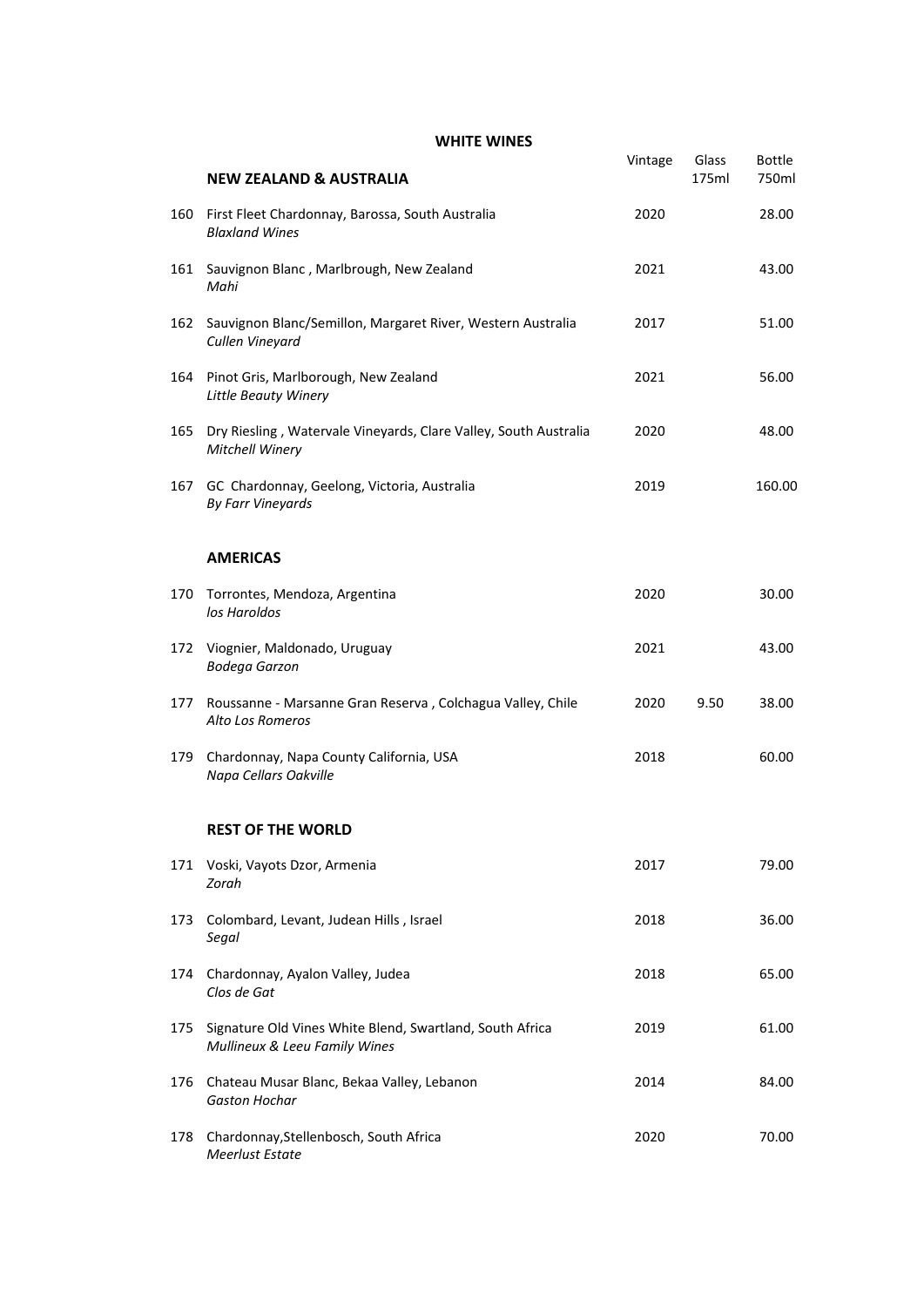|            |                                                    | Vintage      | Glass<br>175ml | <b>Bottle</b><br>750ml |
|------------|----------------------------------------------------|--------------|----------------|------------------------|
|            | <b>BORDEAUX</b>                                    |              |                |                        |
| 201        | Cap de Merle<br><b>Bordeaux Superieur</b>          | 2018         |                | 38.00                  |
| 202        | Chateau Cissac, Cru Bourgeois<br><b>Haut Medoc</b> | 2017         |                | 58.00                  |
| 203        | Chateau Vieille Tour la Rose<br><b>St Emilion</b>  | 2018         |                | 72.00                  |
| 204        | Chateau Yveline<br>Lalande-de-Pomerol              | 2014         |                | 62.50                  |
| 205        | Chateau Tronquoy-Lalande<br>St Estephe             | 2014         |                | 90.00                  |
| 206        | Château Bellefont-Belcier<br><b>Saint Emilion</b>  | 2004         |                | 125.00                 |
| 207        | Chateau Siran<br>Margaux                           | 2016         |                | 130.00                 |
| 208        | Chateau Cantermerle<br>Haut-Medoc                  | 2012         |                | 110.00                 |
| 209        | Château Batailley<br>Pauillac                      | 2015         |                | 160.00                 |
| 210        | Chateau d'Angludet<br>Margaux                      | 2014         |                | 140.00                 |
| 211        | Château Leoville Poyferré<br>St Julien             | 2011         |                | 275.00                 |
| 212        | Chateau Pichon Longueville Baron<br>Pauillac       | 2010         |                | 425.00                 |
| 213        | Chateau Conseillante<br>Pomerol                    | 2009         |                | 525.00                 |
| 214        | Cos d'Estournel<br>St Estephe                      | 1986         |                | 650.00                 |
| 215<br>216 | Chateau Mouton Rothschild<br>Pauillac              | 1988<br>2008 |                | 1000.00<br>1250.00     |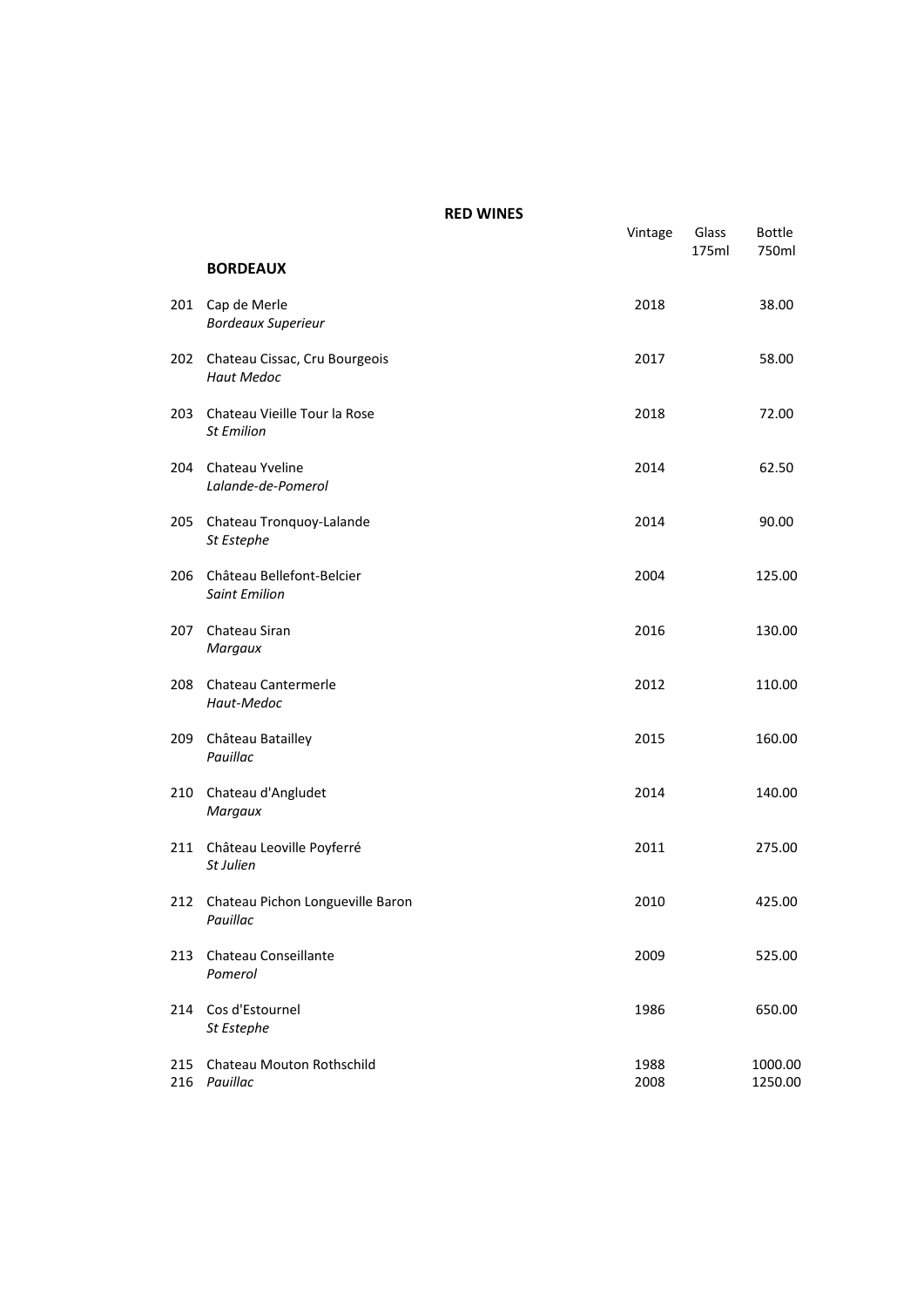|     | <b>BEAUJOLAIS &amp; BURGUNDY</b>                                 | Vintage | Glass<br>175ml | <b>Bottle</b><br>750ml |
|-----|------------------------------------------------------------------|---------|----------------|------------------------|
| 217 | Fleurie, Pigeonnier du Chapitre<br>Domaine du Bois de L'Oise     | 2020    |                | 46.00                  |
| 219 | Moulin a Vent, Vieilles Vignes<br>Domaine de Rosiers             | 2018    |                | 55.00                  |
| 220 | Bourgogne Pinot Noir Vieilles Vignes<br>Domaine Vincent Girardin | 2020    |                | 62.00                  |
| 221 | Gevrey Chambertain<br>Domaine Jean Bouchard                      | 2017    |                | 90.00                  |
| 222 | Maranges 1er Cru, Clos de la Fussiere<br><b>Xavier Monnot</b>    | 2018    |                | 74.00                  |
| 223 | Aloxe-Corton, Les Brunettes et Planchots<br>Château de Santenay  | 2017    |                | 100.00                 |
| 224 | Savigny-les-Beaune 1er Cru, Aux Vergelesses<br>Maison Jane Eyre  | 2018    |                | 125.00                 |
| 225 | Pommard, Les Vaumuriens<br>Domaine Jean-Claude Boisset           | 2018    |                | 140.00                 |
| 228 | Clos de Vougeot Grand Cru<br>Domaine Jean-Michel Guillon         | 2016    |                | 500.00                 |
| 229 | Grands-Echezeaux Grand Cru<br>Domaine Mongeard-Mugneret          | 2005    |                | 600.00                 |
|     | <b>LOIRE VALLEY</b>                                              |         |                |                        |
| 231 | Glouglou, Saumur-Champigny<br>Domaine des Sables Verts           | 2020    |                | 49.00                  |
| 232 | Chinon<br>Château Coudray-Montpensier                            | 2019    | 10.00          | 42.00                  |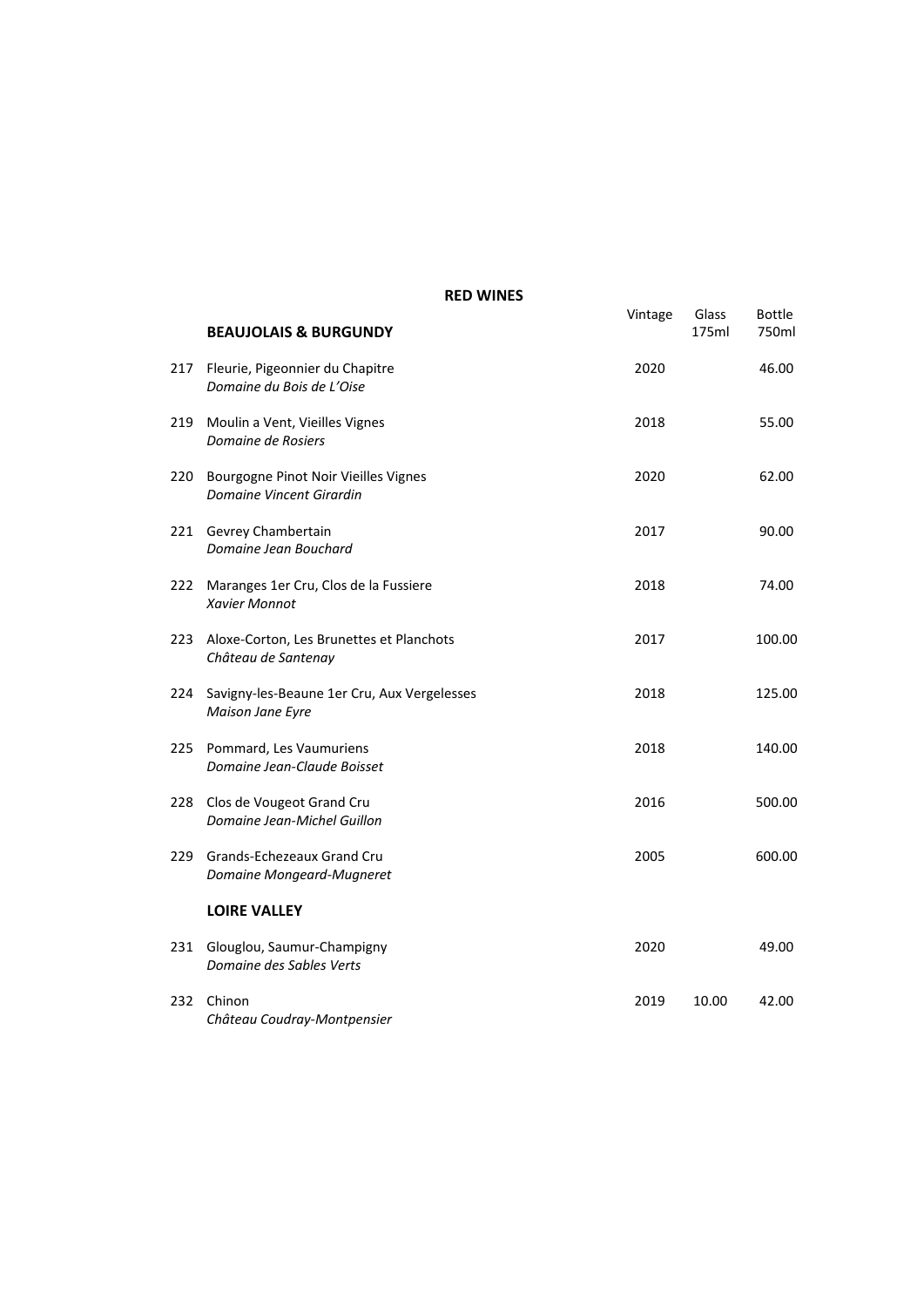|     | <b>RHONE VALLEY</b>                                                     | Vintage | Glass<br>175ml | <b>Bottle</b><br>750ml |
|-----|-------------------------------------------------------------------------|---------|----------------|------------------------|
| 235 | Cotes du Ventoux<br><b>Famille Perrin</b>                               | 2020    |                | 36.00                  |
| 236 | Cotes du Rhone, Premier Terroir<br>Chateau Beauchene                    | 2019    |                | 50.00                  |
| 237 | Gigondas<br>Chateau du Trignon                                          | 2016    |                | 58.00                  |
| 238 | Châteauneuf-du-Pape, Boisrenard<br>Domaine de Beaurenard                | 2018    |                | 110.00                 |
| 239 | Hermitage, les Miaux<br><b>Maison Ferraton</b>                          | 2015    |                | 145.00                 |
| 241 | Châteauneuf-du-Pape, Cuvée Laurence<br>Domaine de Pégau                 | 1995    |                | 350.00                 |
|     | <b>SOUTHERN FRANCE</b>                                                  |         |                |                        |
| 242 | Harmonie de Gascogne Rouge, Cotes de Gascogne<br>Domaine de Pellehaut   | 2019    | 6.00           | 28.00                  |
| 244 | L'Abeuradou Cinsault, IGP Pays d'Herault<br><b>Boulevard Napoleon</b>   | 2018    |                | 46.00                  |
| 246 | Malbec, Cahors<br>Chateau Haut-Monplaisir                               | 2019    |                | 50.00                  |
| 247 | Bandol Rouge, Provence<br>Chateau de Pibarnon                           | 2010    |                | 150.00                 |
|     | <b>AUSTRIA &amp; GERMANY</b>                                            |         |                |                        |
| 249 | Zweigelt, Niederösterreich, Austria<br>Weingut Peter Schweiger          | 2017    |                | 42.00                  |
| 250 | Riede Kulm Blaufrankisch, Burgenland, Austria<br>Weingut Heidi Schrock  | 2019    |                | 50.00                  |
| 251 | Wunderwerk Spatburgunder, Rheinhessen, Germany<br>Weingut Dreissigacker | 2016    |                | 65.00                  |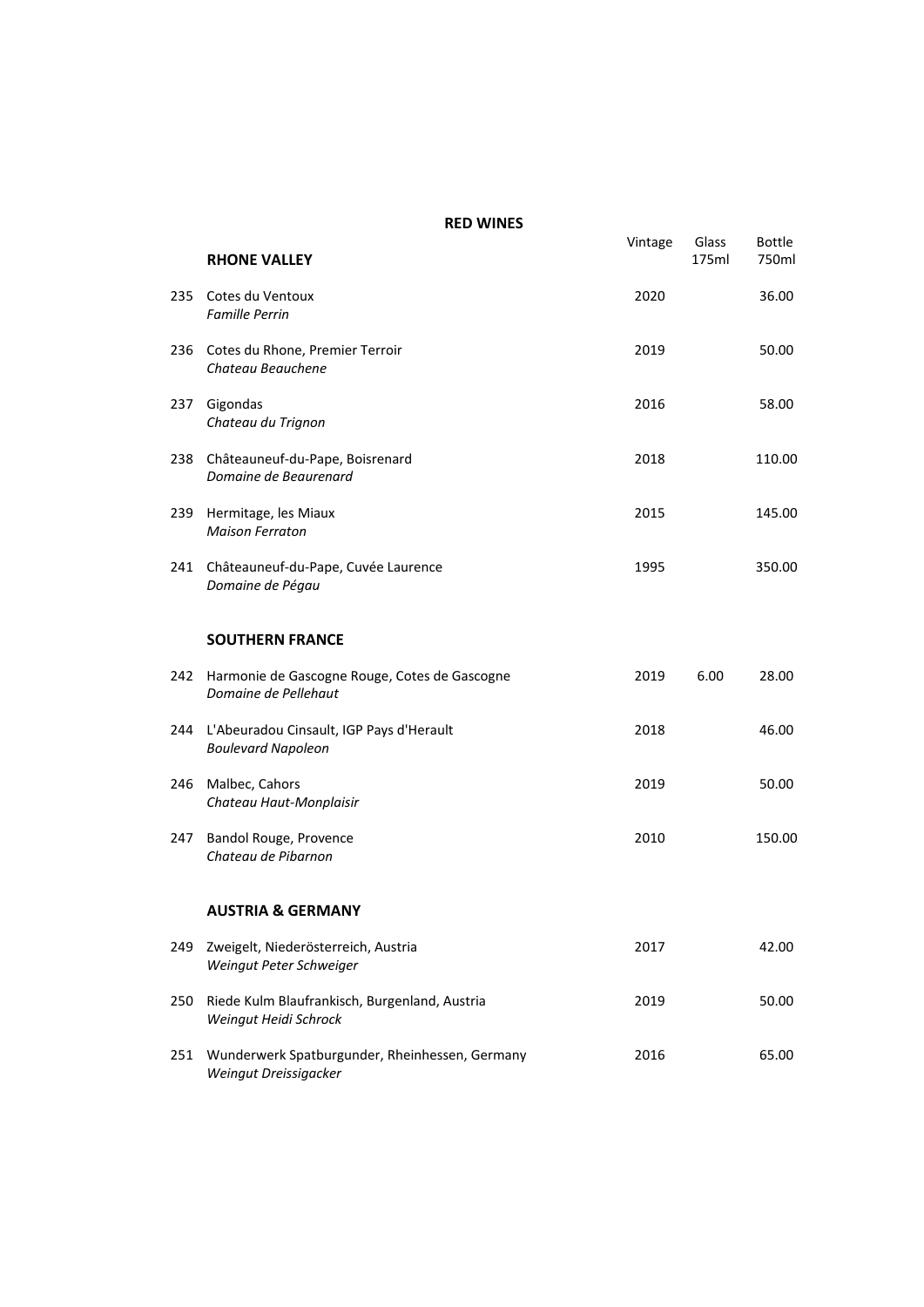|     | <b>ITALY</b>                                                          | Vintage | Glass<br>175ml | Bottle<br>750ml |
|-----|-----------------------------------------------------------------------|---------|----------------|-----------------|
| 252 | Primitivo, Puglia<br>Doppio Passo                                     | 2019    | 8.75           | 35.00           |
| 253 | Teroldego Rotaliano Riserva, Trentino<br>Mezzacorona                  | 2018    |                | 37.00           |
| 254 | Dolcetto d'Alba DOC, Piedmont<br>Prunotto                             | 2020    |                | 55.00           |
| 255 | Brunello di Montalcino DOCG, Toscana<br>Azienda Agricola Talenti      | 2010    |                | 180.00          |
| 256 | Barolo, Piedmont<br>Manfredi                                          | 2017    |                | 80.00           |
| 259 | Sassicaia, Bolgheri<br>Tenuta San Guido                               | 2012    |                | 750.00          |
|     | <b>SPAIN</b>                                                          |         |                |                 |
| 262 | Ugalde Reserva, Haro, Rioja<br><b>Bodegas Ugalde</b>                  | 2016    | 11.00          | 48.00           |
| 263 | Garnacha Tinto, La Miranda de Secastilla, Somontano<br>Vinas del Vero | 2017    |                | 42.50           |
| 264 | 'Vi d'Altura' Priorat<br>Mas La Mola                                  | 2018    |                | 85.00           |
| 265 | Alion, Ribera del Duero<br>Bodegas y Viñedos Alión                    | 2018    |                | 200.00          |
| 266 | La Rioja Alta, Gran Reserva 904<br>La Rioja Alta S.A.                 | 2011    |                | 160.00          |
|     | <b>PORTUGAL</b>                                                       |         |                |                 |
| 267 | Vinha Grande Tinto, Douro<br>Casa Ferreirinha                         | 2018    |                | 46.00           |
| 268 | Petit Verdot Vinho Regional, Alentejano<br>Azamor                     | 2015    |                | 55.00           |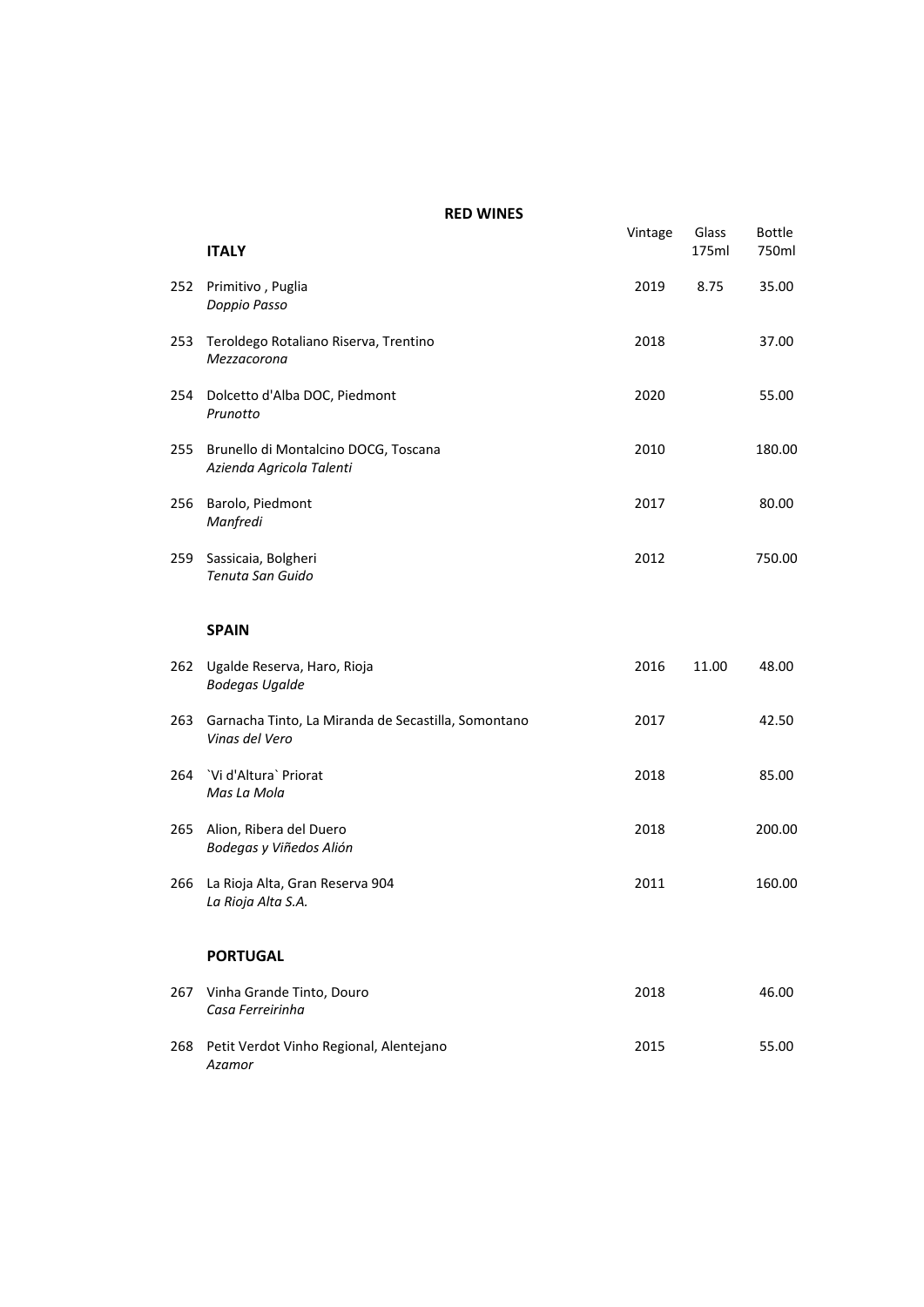|     |                                                                                                  | Vintage | Glass<br>175ml | Bottle<br>750ml |
|-----|--------------------------------------------------------------------------------------------------|---------|----------------|-----------------|
|     | <b>AMERICAS</b>                                                                                  |         |                |                 |
| 272 | Pinot Noir, Valle del Rapel, Chile<br>los Coches                                                 | 2020    |                | 32.00           |
| 274 | Zinfandel, Sonoma County, California, USA<br>Seghesio Family Vineyards                           | 2019    |                | 52.00           |
| 275 | Finca Quara Special Selection Malbec<br>Familia Falasco                                          | 2019    |                | 46.00           |
| 276 | Pinot Noir, Willamette Valley, Oregon, USA<br>Joel Gott                                          | 2018    | 14.00          | 62.00           |
| 277 | Carmenere / Cabernet Sauvignon Grand Reserve, Central Valley, Chil: 2017<br><b>Irene Morales</b> |         |                | 40.00           |
| 278 | Pinot Noir, Sonoma Coast, USA<br>Williams Seylem                                                 | 2015    |                | 250.00          |
| 279 | Tribidrag, Mount Veeder, USA<br>Lagier Meredith                                                  | 2012    |                | 120.00          |
| 280 | Cheval Des Andes, Lujan de Cuyo, Mendoza, Argentina<br>Cheval Blanc & Terrazas de los Andes      | 2015    |                | 180.00          |
| 281 | Dominus, Napanook Vineyard, Napa Valley, USA<br>Christian Moueix                                 | 2010    |                | 410.00          |
|     | <b>SOUTH AFRICA</b>                                                                              |         |                |                 |
| 282 | Cabernet Sauvignon Reserve, Stellenbosch<br>Vergelegen                                           | 2016    | 12.00          | 53.00           |
| 283 | The Blend, Cabernet Sauvignon/ Cabernet Franc / Malbec, Bot River<br>Gabrielskloof               | 2018    |                | 46.00           |
| 284 | Hannibal, Walker Bay<br><b>Bouchard Finlayson</b>                                                | 2018    |                | 68.00           |
| 286 | Pinot Noir, Hemel en Aarde Valley<br>Hamilton Russell Vineyards                                  | 2020    |                | 100.00          |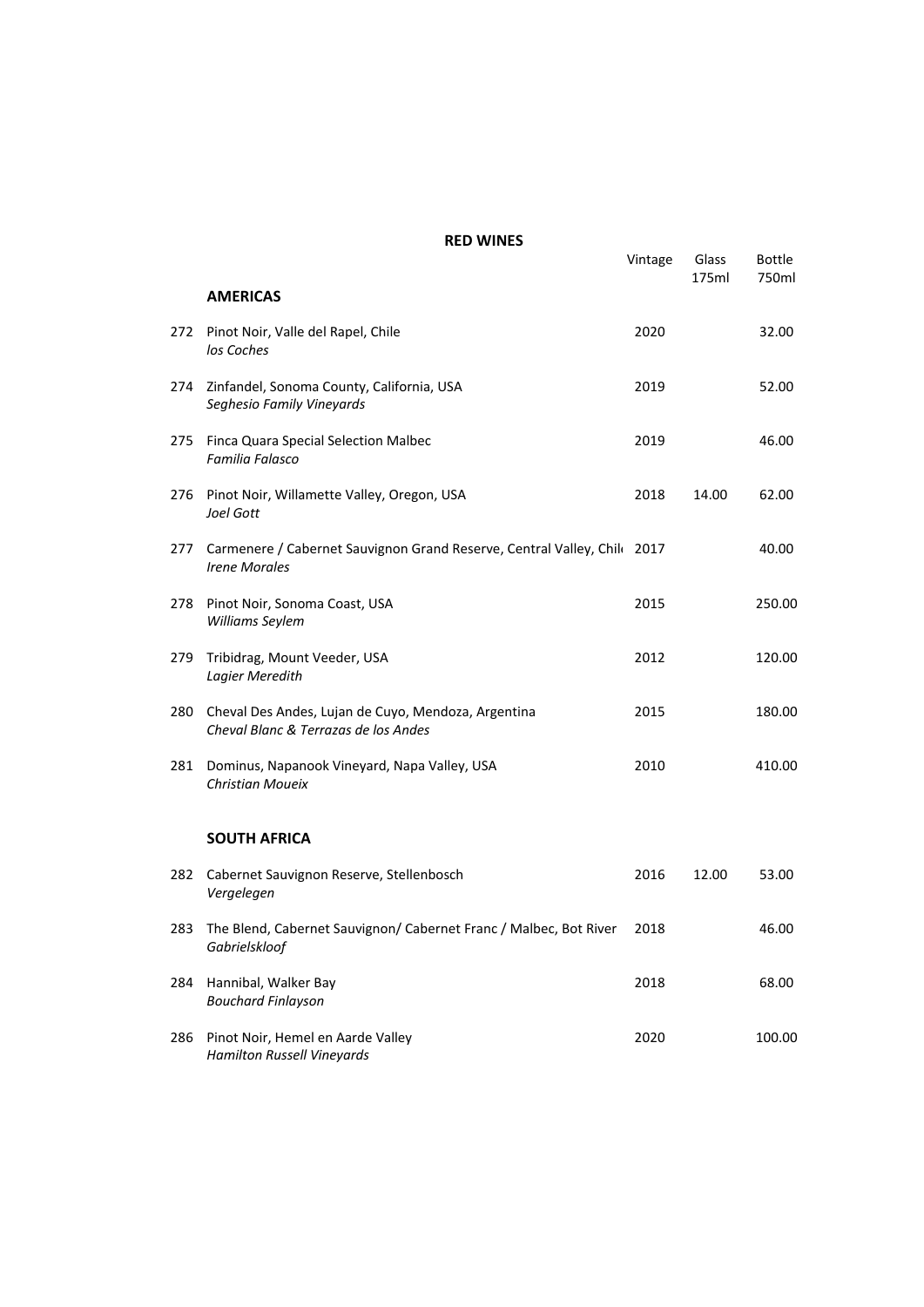|     |                                                                             | Vintage | Glass<br>175ml | <b>Bottle</b><br>750ml |
|-----|-----------------------------------------------------------------------------|---------|----------------|------------------------|
|     | <b>AUSTRALIA &amp; NEW ZEALAND</b>                                          |         |                |                        |
| 287 | Adelaide Tempranillo/Touriga, McLaren Vale, South Australia<br>S.C. Pannell | 2016    |                | 55.00                  |
| 288 | Pinot Noir, Marlborough, New Zealand<br><b>Babich</b>                       | 2019    |                | 60.00                  |
| 289 | Shiraz/Viognier, McLaren Vale, South Australia<br>Willunga 100              | 2020    | 10.50          | 42.00                  |
| 290 | Plexus, Shiraz/Grenache/Mourvèdre, Barossa, South Australia<br>John Duval   | 2018    |                | 76.00                  |
| 291 | Grange Bin 95, Barossa Valley, South Australia<br>Penfolds                  | 2010    |                | 800.00                 |
|     | <b>REST OF THE WORLD</b>                                                    |         |                |                        |
| 292 | Chateau Musar Rouge, Bekaa Valley, Lebanon<br><b>Gaston Hochar</b>          | 2015    |                | 85.00                  |
| 293 | Har'el Syrah, Ayalon Valley, Judea<br>Clos de Gat                           | 2016    |                | 65.00                  |
| 294 | Qvevris, Saperavi, Kakheti, Georgian Republic<br>Thilvino                   | 2020    |                | 47.00                  |
| 295 | Areni Noir, Karasi, Vayots Dzor, Armenia<br>Zorah                           | 2019    |                | 75.00                  |
| 296 | Reserve du Couvent, Bekaa Valley, Lebanon<br>Chateau Ksara                  | 2018    | 11.50          | 46.00                  |
|     | <b>ROSE WINE</b>                                                            |         |                |                        |
| 50  | Syrosa Rosato, Maremma Toscana Italy<br>Tenuta Rocca di Montemassi          | 2018    | 9.50           | 37.00                  |
| 51  | Cuvee Esterelle Rosé, Cotes de Provence, France<br>Chateau du Rouet         | 2021    |                | 52.00                  |
| 52  | Gris de Gris Rose, Bekaa Valey, Lebanon<br>Chateau Ksara                    | 2020    |                | 45.00                  |
|     |                                                                             |         |                |                        |